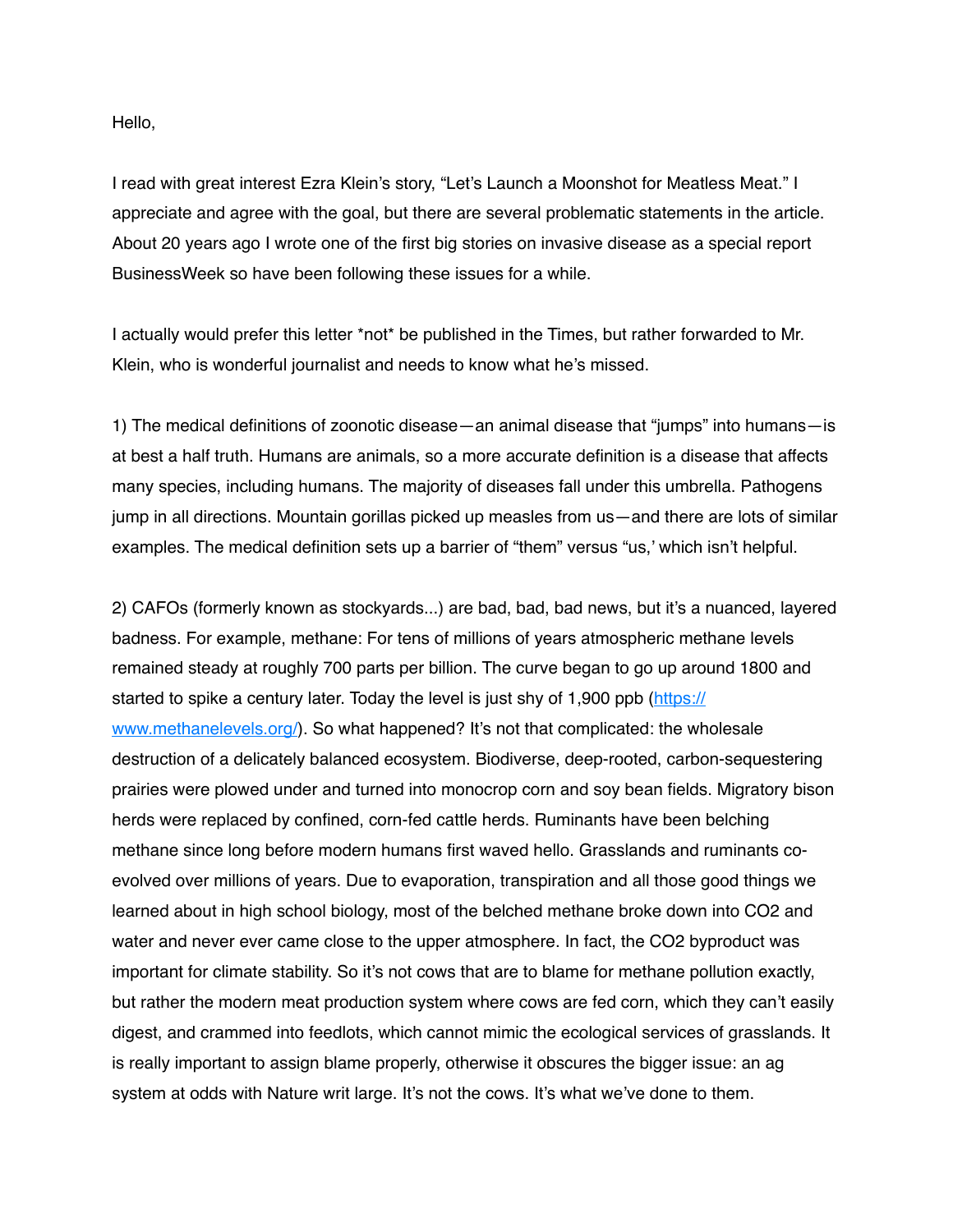3) Feedlot cows are sick for all kinds of reasons. It's the corn they're fed, the antibiotics they're stuffed full of (some as "growth promoters" - a classic bit of Ag Newspeak), but also the diseases they are prone to simply by being crammed together. The euphemistically named "shipping fever" is a bovine coronavirus that isn't all that different from Covid. It first showed up in the US the 1970s and causes a range of symptoms depending on the age of the animal: pulmonary problems, gastrointestinal disasters and even, as reported by farmers, depression, which suggests a neurological component. Yikes! USDA spent a lot of money developing a vaccine, which basically no one uses because it requires injection up a nostril. If you don't give it to a calf, you've missed the moment. If a cow hasn't already been exposed to shipping fever before it gets to a CAFO, it'll pick it up at a CAFO. (A retired veterinary virologist who has been a long-time source / resource turned me on to this. The person who knows more about various animal coronaviruses than anyone else is Dr. Linda Saif at The OSU —she has given several lectures on coronaviruses, many of which are on on YouTube.)

4) Impossible Burgers and such actually are not all that good for the planet. Just because something is plant-based doesn't mean it's good. Right now most of the protein is sourced from conventionally grown, commodity (fence row to fence row) crops that use lots of fertilizer, pesticides, herbicides, fungicides and every other kind of -cide you can think of. In fact, seeds are often coated with neonicotinoids, which have been linked to Colony Collapse Disorder in bees. And glyphosate is commonly used as a desiccant to dry out crops such a soy for easier harvesting. Unless crops are grown as "regenerative organic," it's a problem. (Notably, General Mills, Danone, Unilever and Pepsico are now working to convert their supply chains to regenerative, which will also improve carbon sequestration and water retention.) CAFOs cause all kinds of localized water pollution and, of course, carbon pollution via methane, but they don't cause giant marine dead zones in the Gulf of Mexico. That's a commodity arable crop issue.

5) Almost no one talks about the food safety implications of cell-based meat. The closest ag equivalent would be a dairy, where a lot of attention is paid to bacterial contamination. A bioreactor is basically a vat with a lot of tubes—lots of nooks and crannies for biofilms to establish. Whether or not this presents a significant risk, who knows? I doubt anyone at USDA or FDA would know how to inspect a cell-based meat plant. This, along with health claims, really requires some major tire-kicking. Re health claims, the nutritional value of food is complex. For